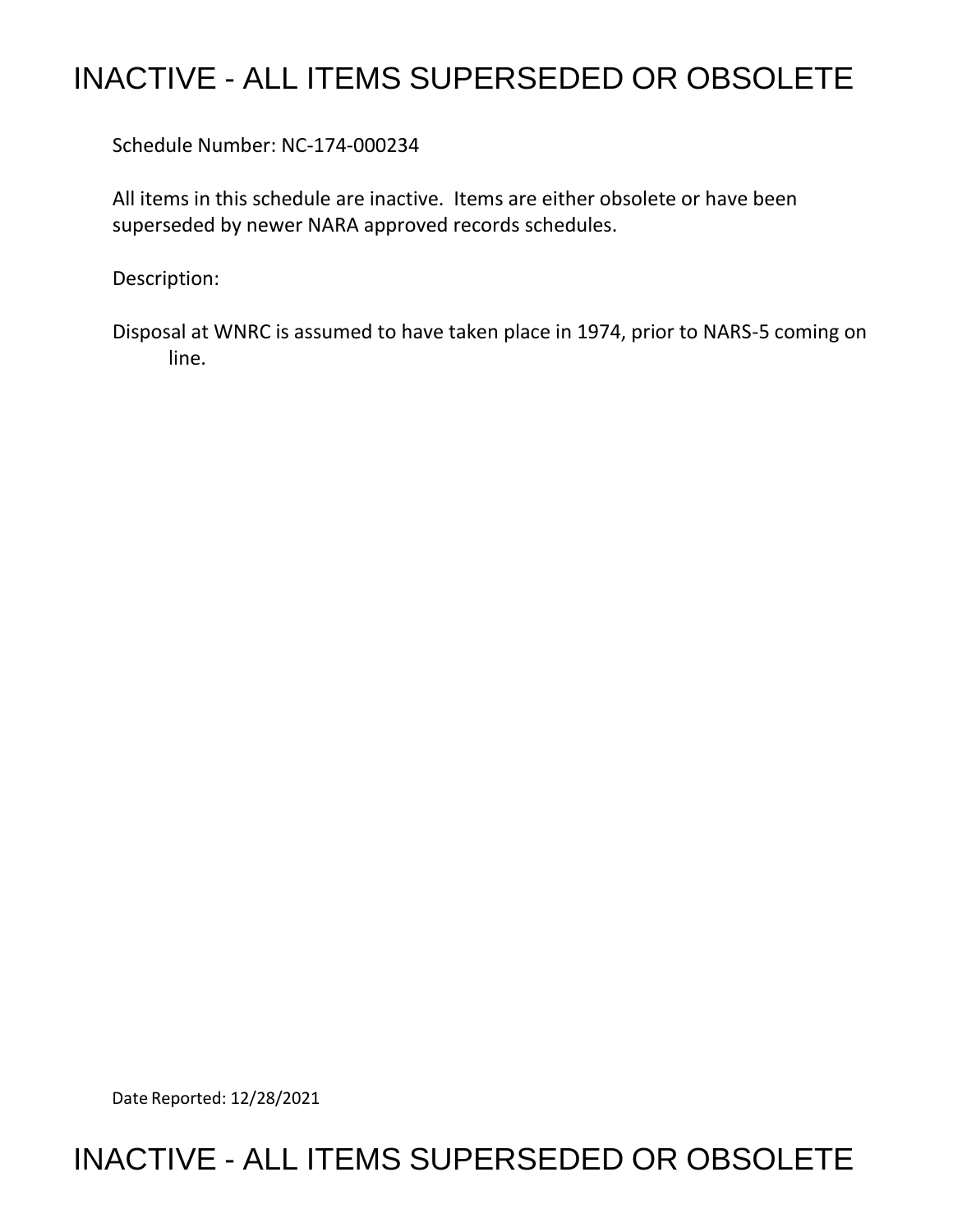| Standard Form No. 115'<br>Revised November 1951                           |                                                                                                                                                                                                                                                                                                                                                                                                                                                                                                                                                                                                                                                                                                                                                                                                                                                                                                                                                   |                       |                                                                                                                                                                                                                      | $\ell \in \mathcal{F}$                  |                                |  |
|---------------------------------------------------------------------------|---------------------------------------------------------------------------------------------------------------------------------------------------------------------------------------------------------------------------------------------------------------------------------------------------------------------------------------------------------------------------------------------------------------------------------------------------------------------------------------------------------------------------------------------------------------------------------------------------------------------------------------------------------------------------------------------------------------------------------------------------------------------------------------------------------------------------------------------------------------------------------------------------------------------------------------------------|-----------------------|----------------------------------------------------------------------------------------------------------------------------------------------------------------------------------------------------------------------|-----------------------------------------|--------------------------------|--|
|                                                                           |                                                                                                                                                                                                                                                                                                                                                                                                                                                                                                                                                                                                                                                                                                                                                                                                                                                                                                                                                   |                       |                                                                                                                                                                                                                      |                                         |                                |  |
| Administration<br>GSA Reg. 3-IV-106                                       | <b>Prescribed by General Services</b>                                                                                                                                                                                                                                                                                                                                                                                                                                                                                                                                                                                                                                                                                                                                                                                                                                                                                                             | REQUEST FOR AUTHORITY |                                                                                                                                                                                                                      | LEAVE BLANK<br>JOB NO.<br>DATE RECEIVED |                                |  |
| 115-103                                                                   | TO DISPOSE OF RECORDS                                                                                                                                                                                                                                                                                                                                                                                                                                                                                                                                                                                                                                                                                                                                                                                                                                                                                                                             |                       |                                                                                                                                                                                                                      | 1974                                    |                                |  |
|                                                                           | (See Instructions on Reverse)                                                                                                                                                                                                                                                                                                                                                                                                                                                                                                                                                                                                                                                                                                                                                                                                                                                                                                                     |                       | DATE APPROVED <sub>IN</sub>                                                                                                                                                                                          |                                         |                                |  |
|                                                                           | <b>GENERAL SERVICES ADMINISTRATION,</b><br>NATIONAL ARCHIVES AND RECORDS SERVICE, WASHINGTON, D.C. . 20408                                                                                                                                                                                                                                                                                                                                                                                                                                                                                                                                                                                                                                                                                                                                                                                                                                        |                       |                                                                                                                                                                                                                      |                                         |                                |  |
|                                                                           | 1. FROM (AGENCY OR ESTABLISHMENT)                                                                                                                                                                                                                                                                                                                                                                                                                                                                                                                                                                                                                                                                                                                                                                                                                                                                                                                 |                       |                                                                                                                                                                                                                      | NOTIFICATION TO AGENCY                  |                                |  |
| 2. MAJOR SUBDIVISION                                                      | Department of Health, Education and Welfare                                                                                                                                                                                                                                                                                                                                                                                                                                                                                                                                                                                                                                                                                                                                                                                                                                                                                                       |                       | In accordance with the provisions of 44 U.S.C. 3303a the dis-<br>posal request, including amendments, is approved except for<br>items that may be stamped "disposal not approved" or "with-<br>drown'' in column 10. |                                         |                                |  |
| 3. MINOR SUBDIVISION                                                      | Social Security Administration                                                                                                                                                                                                                                                                                                                                                                                                                                                                                                                                                                                                                                                                                                                                                                                                                                                                                                                    |                       |                                                                                                                                                                                                                      |                                         |                                |  |
|                                                                           | Bureau of Data Processing                                                                                                                                                                                                                                                                                                                                                                                                                                                                                                                                                                                                                                                                                                                                                                                                                                                                                                                         |                       |                                                                                                                                                                                                                      |                                         |                                |  |
|                                                                           | 4. NAME OF PERSON WITH WHOM TO CONFER                                                                                                                                                                                                                                                                                                                                                                                                                                                                                                                                                                                                                                                                                                                                                                                                                                                                                                             | 5. TEL. EXT.          |                                                                                                                                                                                                                      |                                         |                                |  |
| 130-45771<br>Arthur J. Benner<br>6. CERTIFICATE OF AGENCY REPRESENTATIVE: |                                                                                                                                                                                                                                                                                                                                                                                                                                                                                                                                                                                                                                                                                                                                                                                                                                                                                                                                                   |                       |                                                                                                                                                                                                                      |                                         |                                |  |
|                                                                           | I hereby certify that I am authorized to act for the head of this agency in matters pertaining to the                                                                                                                                                                                                                                                                                                                                                                                                                                                                                                                                                                                                                                                                                                                                                                                                                                             |                       | Date                                                                                                                                                                                                                 |                                         | Archivist of the United States |  |
| А<br>χ<br>further retention.<br>-3-74                                     | The records will cease to have sufficient value<br>The records have<br>в<br>to warrant further retention on the expiration<br>ceased to have suffi-<br>of the period of time indicated or on the occur-<br>cient value to warrant<br>rence of the event specified.                                                                                                                                                                                                                                                                                                                                                                                                                                                                                                                                                                                                                                                                                |                       |                                                                                                                                                                                                                      | SSA Records Officer                     |                                |  |
| (Date)                                                                    |                                                                                                                                                                                                                                                                                                                                                                                                                                                                                                                                                                                                                                                                                                                                                                                                                                                                                                                                                   |                       |                                                                                                                                                                                                                      | $\mathcal{L}$                           |                                |  |
| 7.<br><b>ITEM NO.</b>                                                     | 8. DESCRIPTION OF ITEM<br>(WITH INCLUSIVE DATES OR RETENTION PERIODS)                                                                                                                                                                                                                                                                                                                                                                                                                                                                                                                                                                                                                                                                                                                                                                                                                                                                             |                       |                                                                                                                                                                                                                      | 9.<br>SAMPLE OR<br>JOB NO.              | 10.<br><b>ACTION TAKEN</b>     |  |
|                                                                           | Correspondence File Material<br>This material consists of original incoming and official<br>file copies of correspondence and evidence upon which<br>coverage, wage, or self-employment income determinations<br>are based; correspondence which will not affect the<br>future development of claims and other wage record<br>actions which is held until the statute of limitations<br>has run with respect to the periods involved; and<br>general correspondence on which replies have been<br>prepared and which are not required for claims purposes<br>and/or not required in relation to the statute of<br>limitations. The material was accumulated during the<br>years 1937 through 1972 and is arranged numerically by<br>employer identification number.<br>Destroy immediately.<br>Note: With respect to the records described above,<br>this authorization supersedes items 8b and 8c<br>of Job No. NN-168-51.<br>Copy part to WNRC. |                       |                                                                                                                                                                                                                      |                                         |                                |  |

 $\begin{matrix} \phantom{-} \end{matrix}$ 

Four copies, including *injunal*, to be submitted to the National Archives and Records Service